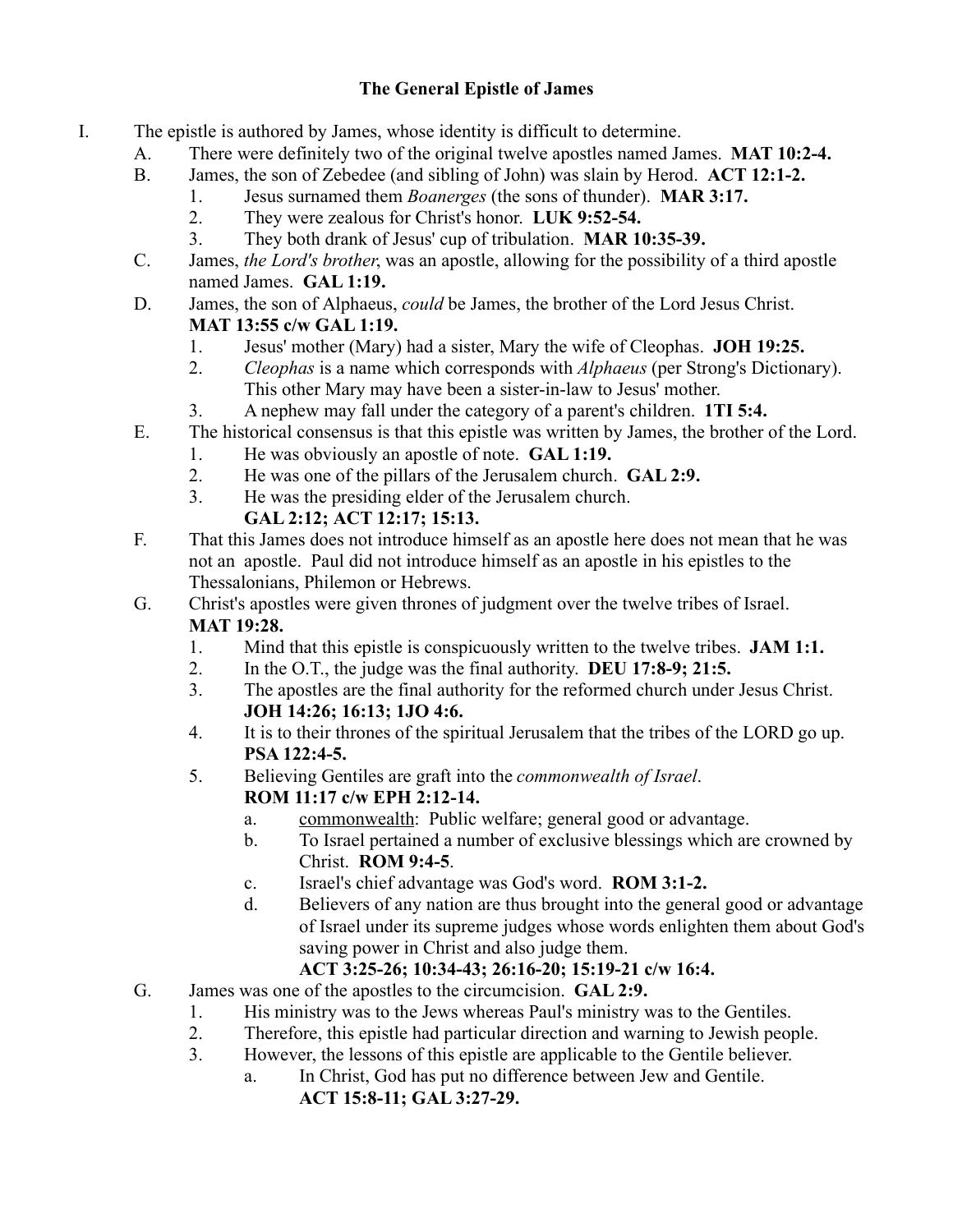- b. They have a common human nature, new birth, Savior, hope, resurrection and future in glory.
- II. The epistle is written to Christians: those who have been joined to Christ as disciples. **JAM 2:7 c/w ACT 11:26.** 
	- A. They are assembling brethren who have the faith of the Lord Jesus Christ. **JAM 2:1-2.**
		- 1. The word translated *assembly* in v. 2 is *sunagoge* (Strong's G4864), most commonly translated as *synagogue*.
		- 2. Assemblies of Jews for worship and instruction are commonly called synagogues.
		- 3. This is therefore an example of the reformed Jewish church. **HEB 9:1-10.**
			- a. Mind how this epistle is devoid of the Levitical ordinances of worship.
			- b. Messiah's coming would purify the sons of Levi. **MAL 3:1-6 c/w ACT 6:7**.
			- c. John the Baptist was a Levite. All that are joined to God according to his ordinance are spiritual *sons of Levi*, a spiritual priesthood. **1PE 2:5.**
	- B. They are under the oversight of church elders. **JAM 5:14.**
	- C. They are brethren in the truth, which could not be said of unbelievers. **JAM 5:19-20.**
	- D. It will be helpful to keep in mind that the early Christian movement among the Jews was:
		- 1. numerically large. **ACT 2:41; 4:4; 6:7; 21:20.**
			- 2. not immune to the "bad fish" syndrome of **MAT 13:47-48.**
			- 3. infiltrated by false brethren, including Pharisees. **GAL 2:1-4, 12 c/w ACT 15:1-5.**
				- a. Pharisees were wealth-oriented and exploitative.
					- **MAT 23:14-17; LUK 16:14.**
				- b. False brethren of the Jews would be in the church teaching heresies for financial gain. **2PE 2:1-3 c/w TIT 1:10-11.**
				- c. They sought to buffer ostracism by their own countrymen by "judaizing" the gospel. **GAL 6:12.**
- III. James has much to say against the deceitfulness and corrupting influence of riches.

## **JAM 1:9-10; 2:1-6; 4:13-16; 5:1-6.**

- A. An indicator of genuine conversion and faith for the Jewish believers was abandoning their traditional notions of redemption with money. **1PE 1:18-19.**
- B. James essentially continues the historic teaching of the Jewish prophets which set in contrast vain trust in riches with vital trust in a Redeemer. **PSA 49:6-17.**
- C. The gospel of wealth versus the gospel of grace was the cause of much grief amongst them. **JAM 4:1-2 c/w 5:6.**
- D. Similar instruction and warnings against covetousness were given to the churches of the Gentiles. **1TI 6:17; REV 3:17.**
- IV. An emphasis is given throughout the epistle on the need for patience, particularly in trials. **JAM 1:3-4; 5:7-11 c/w ROM 12:12.**
	- A. Many Hebrew believers underwent a great trial in coming to Christ and therefore had need of patience. **HEB 10:32-36.**
	- B. Unless patience is allowed to do its work in us, we will never come to fullness. **JAM 1:4**.
- V. James also warns against vain religion, religion that is of no effect, profit or value. **JAM 1:26; 2:14-20.**
	- A. Simply saying we believe is not enough. Believers are to maintain good works. **TIT 3:8.**
	- B. James stresses good works as the proof of genuine, profitable faith.